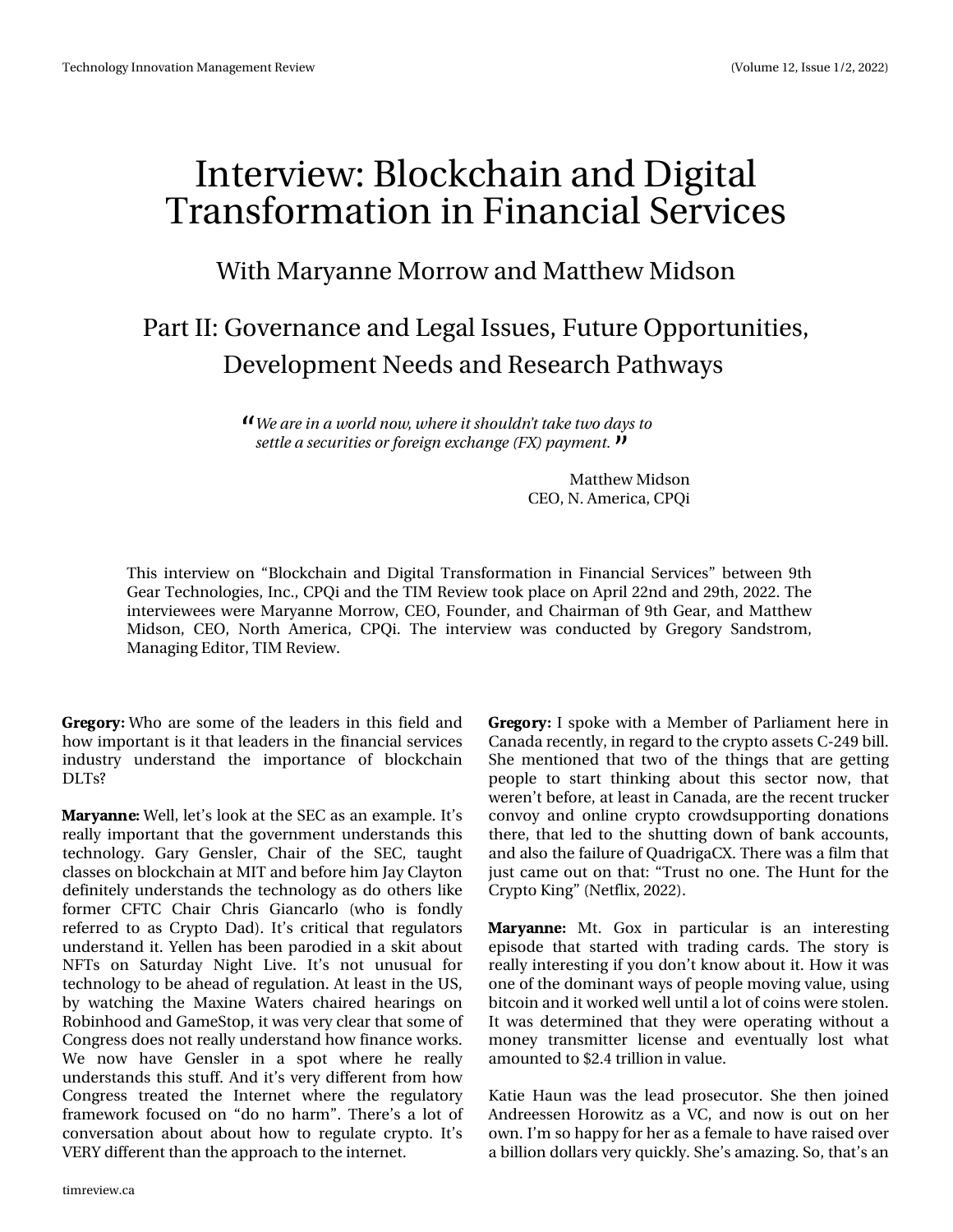### Lawhuylhz = Eor f nf k dlg dag Glj Ivdo Wudgvir up dwtr g I g I Igdg fldo Vhuylf hy O Sduwll Nbszboof Npsspx boe Nbui fx Njetpo

lgwhuhwwlgiwwru| wkdwnlgg riwdgwfhggylgwr yrph ri wkhvh wkląj v z khuh d or wr i ydoxh ydqlvkhv1Lwkdv qhyhu ehhq wkh whfkqrorj| wkdwkdvehhq frpsurplvhgexw with raerdualgira udp sv dag rijudp sv dv zhoo dv kxp dq huuruv +iruh{dp soh/zkrkdvnh|v/hwf11

3) 03: Z hoo/ L wklqn whoolqj wkrvh wwrulhv lv sduwri z kdwwklv lqwhuylhz lv iru/wkdwzloo ehfrph dq duwlfoh iruwkh hglwlr q r q eorfnfkdlq wr khos jhwwkh z r ug r xwl

 $#3: #/ / '$ Uhj duglqj glj Ivdo wudqvir up dwtr q/ Iww lp sruwdqwiru shrsoh wr xqghuwodqg wkh whfkqrorj|1 Exwlwt dozd v f uwf dowkdwwkhuh Ivd exvighw xvh f dvh> wkdwlvsdudprxqw1^ Ldp jrlqj wr xwld}h wkhehww whikaroril dydlodeoh/zklik lv glwudexwha ohgihudag L dop rwwkdwhwr hyho; xvhwkh z rug %eorfnfkdlg%ehfdxvh Iw naw vfduhv shrsdn 1 Exw L dp dovr rufkhwudwlgj vrp hwklqj xvlqj exvlqhvv dv xvxdo +EDX, sdwkzd|v ehfdxvh — uls dqg uh sodfh— lv d uhdool wrxjk wklqj iru ilgdgfldolgwww.wtrgv.dgg.wkh.uhdvrg.zkl wkhuh.duh.vr p dq| dnj df| v| whp v1

3) 03: Vr/lvlwlpsruwdqwiruwkhpwrxqghuwdqqwklv wxiiB

#3: #/ / ' \ hv/wr dsrlqwwrp herg| lq wkhlulqwww.wrq qhhgvwr xqghuwodqg krz whfkqrorj zrunvghhsol 1

3) 03: Vr / Iwlv qr w wkdw hyhu r qh qhhgv w nqr z hyhu wkląj der xwdoowkh sihfhv1 Lwklan wkdww duhdool Ipsruwdqwsrlqw/dqgwkhqpd|ehwkhqhhgiruvrph nigg righz giwwiexwhg ohgihuolwhudf B

#3: #/ / ' Hgxf dw'r g hyhu| gd| 1 Wk dw'v z kdw L vs hgg prwrip | gd| grlqj lvh{sodlqlqj krz doowklvwxii z r unv1

 $3'$ ) 03: L zdqwhg wr dvn | rx didlg derxw ghf hqwdd } dw'r q1 \r x dgguh whg GhI I der yh/ vxjjhwkqj shukdsv wkhuh lvq\*wdq| ehfdxvh wkhuh kdyh w eh Iqwhup hgldulhv1 Dqg -ghf hqwdd}dwr q-gr hvq\*w qhf hwduld p hdq dq devhqfh ri fhqwuhv/ udwkhu hyhq pruh fhqwuhy/zkloh -glywulexwlrq—phdqv vrphwklqj gliihuhqwdvzhoolZkdwduhzhwdonlqjderxwuhjduglqjd -glwulexwhg dagi hu-ir uilgdgfldovhuylf hvB

#3: #/ / ' Lop wklqnlqj der xww.dqvdf whr qv wkdwfdq\*w ehlq wkh sxedf grp dlq/wkh| maw fdq\*wlZh•uh wdonlqj der xwz runigilg wkh sxedf grp dig yhu xvz runigilg wkh sulydwh grp diq 1 Wkhuh duh wklqjv wkdw | rx maw wqhhg

wr reix vfdwh hyhqlq wkh sxedfgrpdlq/exwzh•uh wullqi w p dnh lwhdvlhu dqg p r uh hiilflhqwl Dv dq h{dp s dv/ zkhq|rxdsso|irudexvlqhvvolfhqvh/|rxfdqgrwklqjv rqfh dqg qrwkdyh wr sxw|rxu Vrfldo Vhfxulw| rxw p xowlsoh who hvzkhq lww qrwqhhqhq +iruh{dpsoh/iru vrpherg|wkdw\*vjrlqjwrfrphlqiruirrgvdihw|,1Wkh| grg\*wghhgwryhhwkdwywxii/exw|rxwwooghhgwrgrlw r qf h1

Iruxvlgilgdgfldopdunhwy/wkhyhwudgydfwlrgyghhgwreh reix vfdwhg 1\rx frxog kdyhd uhjxodwru rudq dxglwru frppdggwkh|frphlgdiwhuwkhidfwdggwkhgorndw wklqjv/dqgwkhzd|wkh|rshudwh/hwf1Uhjxodwruvzdwfk wkhiorz riwudqvdfwlrqv/wkhqwkh|sxwxssrolflhv/dqg ilgh |rx li |rx duh lg ylrodwlrg>wkdww xvxdool diwhu wkh wudqvdfwlrqvkdyhrffxuuhg1Wrgd|/wkh|duhqrwsduwri wk.hvh.wudqvdfwlrqv1Vr/wrkdyhvrphwklqjzkhuh|rxfdq vkrz d —vlqjoh vrxufh riwuxwk—dqg wkdwzh zhuh doo orrniqjdwwkiv vdphwkiqj/wkdww jdphfkdqjlqj1

\rx qhhq wr eh dedn wr yhuli| wklqjv/dqq d vlqjdn lppxwdeohvrxufhriwuxwk.lvuhdoo|lpsruwdqw1L\*pqrwlq wkh Ghllzruog 1 Lwklqn wkdwlq wkh lqwwlwxwlrqdoilqdqfh zruog/Ghlllvqrwdssursuldwh1Wkhuhduhdorwrizd|vlw grhvq\*wzrun1Wkhuhduhwkoowklqjvwrfrqvlghu/dvwkhvh ghwzruny ghyhors dag wklajyduh fkdajlaj txlfnoj1Zloo wkhohjdf|v|wwhpvjrlqjwrehdwuxlvpjrlqjiruzdugBL grq\*wnqrz>wkdwuhpdlqvwrehvhhq1

L wwhoo wklqn wkdw rxu zruog lv edvhg rq vryhuhljq jryhuqphqwredfnlqjildwfxuuhqf|1DqgL\*pexloglqjd surgxfwwkdwfdqzrunwrgd|1Zhkdgwrjrwkurxjkwkh uhg hqyhorsh skolvh ri Qhwiol{ ehiruh zh frxog wwuhdp dqgelqjhzdwfk1Zkr\*vjrlqjwrfuhdwhwkhqh{wDlueqe ruQ iwxvlqj GOVBZ kdwLwklqnlvwkdwwrphriwkhvhqhz slhfhv ri whfkqrorj| fdq vroyh uhdo zruog sureohp v/ p dnh wkhp pruh hiilflhqwdqg wwuhdp olqh wklqjv1

Hpsor|lqj wklv qhz whfkqrorj| lv pdnlqj lw pruh hiilflhqw'pruh wwuhdpdqhg/dqglwtvdoorzlqjfrpsdqlhv wrehdeohwrehrshudwhrqdoo|vrpxfkpruhhiilflhqwl Wikh vh duh qhz w|shv riwhfkqrorj|/dqg hyhq wkrxjk lw dsshduvrg wikh rxwylgh vxuidfh wikdwedgnv duh prghug/ wkh|wwoorshudwhlqdsulplwlyhzd|1Wkhuhlvqrqhhgiru wkdwwreh wrgd|/vlqfhwkhuhlvwhfkqrori|wkdwh{lwwrdqg zh kdyh ehhq xvlqj whfkqrorj| lq wkh edqnlqj v|wwhp  $i$ urp wkh4 $<$ : 3 $v$ 1

3') 03: Lwwrxggy olnh lww dfrpelgdwirg ridghwzrun dqg dfrp p xqlw|1Vr/z khq z h∙uh orrnlqj dwjryhuqdqfh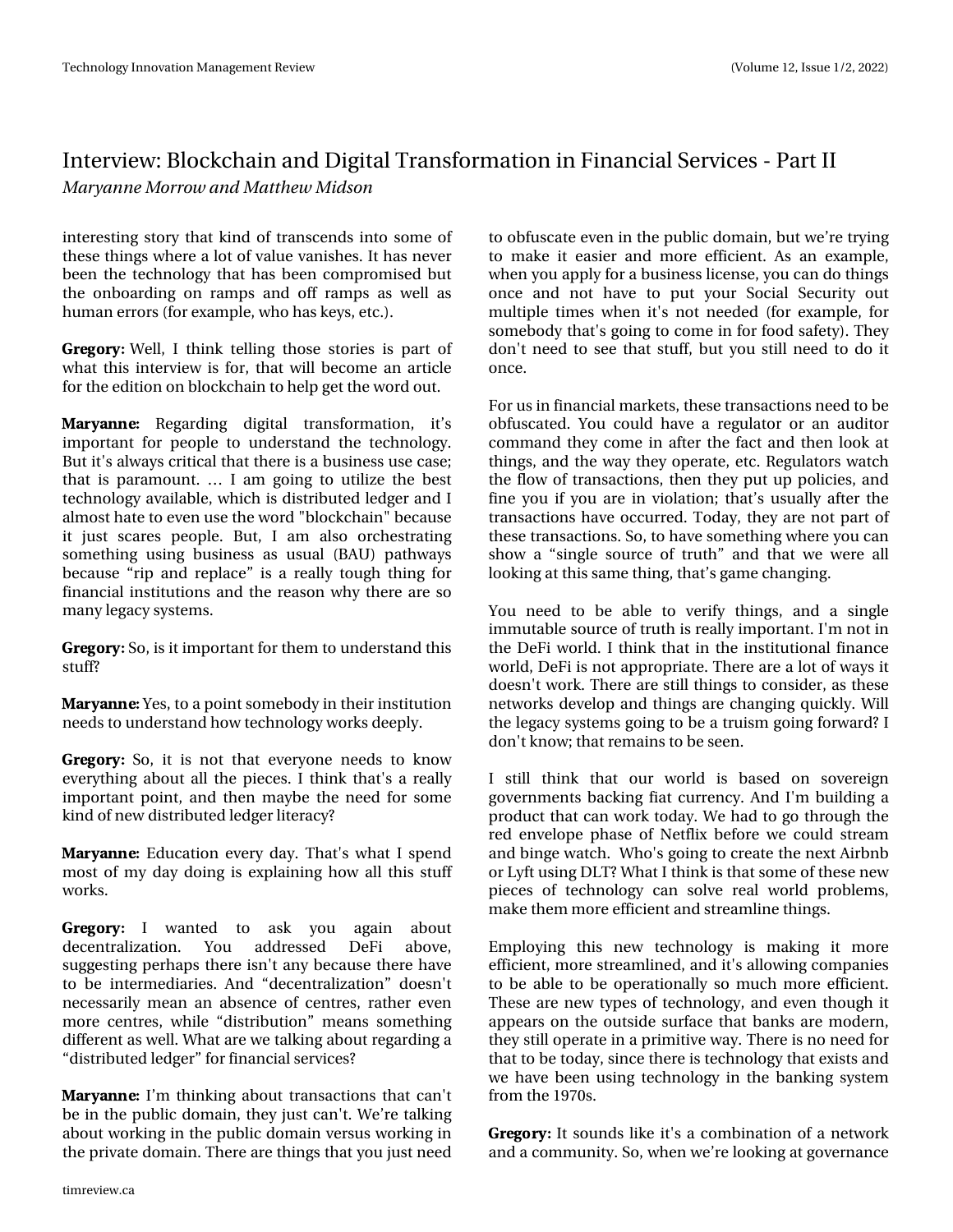#### Lawhuylhz = Eor f nf k dlg dag Glj Ivdo Wudgvir up dwtr g I g I Igdg fldo Vhuylf hy O Sduwll Nbszboof Npsspx boe Nbui fx Njetpo

dag ohj do lwxhv wklv jrhv wrjhwkhu z lwk ilgdafh/dag z lwk doo wkh rwkhu vskhuhv wkdw duh dovr wullqj wr vxffhwixool dssol wkh vlwhp v1Lwp dnhvphzrqghu krz 1 L fdoolwd glwulexwhg ohgi hufrp p x qlw| 1

#3: #/ / ' Chw'v wdon der xwwkdwirud dwwch elw1 Lwklqn wkdwwkhuh qhhgvw ehd sulydwh dqg sxedf doddqfh/vr w vshdn/rq wklv1 Exwwkdww uhdool kdug hvshfldool lq vrphriwkhvhduhdv1^Fujswrjudsklfwhfkqrorj|lvwkh zd riwkhixwsuh1 Hyhq wkh uhjxodwruv kdyh vdlg wkdw1 Krzhyhu/wkhuh lvdwxuizduwkdw\*v jrlqjrqdqglw\*v qrw jrlqjwr eh suhwyl 1 Wk huh duh pxowlsoh uhjxodwruv k huh lq wkh XV jryhuqlqj ilqdqfldo p dunhw dqg dq htxdo qxpehuriwkrvhdurxqgwkhjoreh>lwwdfrpsoh{ v whp 1 Exwz h ghhg w eh ded n w kdyh er wk sxedf dgg sulydwh frgyhwdw'r gylg rughu wr p dnh lwp hdglgjixol With surednp zlwk frgvruwlxpv dgg with why shy ri frqyhuvdwirqvlvwkdwwkh| grq\*wpryhtxlfnd/dqgwkh whikqrorj | Iv vr idurxwdkhdgriuhjxodwlrq1

Wikdw rx duh may www.duwlgiw wh h vrp h fulswruh jxodwl r q frplqj wkurxjk/Lphdq/Fklqd kdvehhq dkhdg iru p dq | duhdv1 Wkh | z huh wkh iluwurqhv wr x vh sdshu prqh|gxulqjwkhWdqjg|qdww|+D1G194;0<3:,dqgwkh iluwurqhv w lp sohp hqwsdshup rqh|1Dqg wkh| dour kdyhvdlg/wkh|duhqrwgrlqjvrphriwklvfulswrw.xii dq | pruh 1 Dowkrxjk wkh glj Iwdoh { fkdq jh riprqh | www. h{lwww.khuh/exww.kh|duhqrwjrlqjwrehgrlqjlwiurpd  $-1$  u sw  $-$ shuvshf wht $1$ 

Z h\*uh woduwlogj wr vhh vrph jryhuqp hqwrdurxqg wkh z ruog/vd|/Ho Vdoydgru/p dnh d jr iru lwl Exwlwzloo ehfrphpruhuhjxodwhg/hvshfldool qfhuwdlqduhdvolnh wode ohfrig vidge vrphriwkh vhrwkhu wish vriwklej v 1 L wklqn L\*p dqwlflsdwlqj vrph w|sh ri wodednfrlq uhjxodwlrqzlooehkdsshqlqjvrrq1Exwzh\*uhqrwwkhuh I hwdgg L\*p idvflgdwhgel z kdwzlookdsshq1

3) 03: Z kdwhowh gr j r yhuqp hqw qhhg w gr wkhqB Dqg wkhq wkhids vlgh riwkdw/z kdwgr wkh|qhhg wr wod| dzd| iurp / olnh ohwolqj lwrxwwrr idwo/wu|lqj wr kdyh frqwuroryhu lwB Lw vrxqgv olnh wkhuh qhhgv wr eh dz duhah w udlvlaj fdp sdljavri vrph nlag 1

#3: #/ / ' Lw'v yhu| fohdu wkdwuhjxodwr uv vshflilfdoo| lq ydulrxv frxqwulhv/ p dq| ri wkhp gr qrwxqghuwodqg prqh| pryhphqwrukrz doowkdwwxiiiorzy1^ Zkhq Irx orrn dwuhjxodwlrq dv Lphqwlrqhq ehiruh/lwxvxdool f ondqv voxii xs divhu wkh idf wwkdwwrp hwlp hv I wodnhv 43 | hduviru wkdwu hjxodwlrqwrdsshdu 1 Wkhuh zloodozd| veh

d vlwxdwlrqzkhuh whfkqroril lvlw" maywwridu dkhdgri z khuh uhj xodwir q lv1 Lwklqn wkdwkdv kdsshqhg lq p dq| f|fohvlqrxuolyhvdqglwzloofrqwlqxhwrh{lwn⊳lw\*vmaww gr wig vi gf 1

Lolnh wr vhh z kdwiv sr wleohdqg z kdwiv j r lqj wr kdsshq z lwk vrphriwkhvh qhz w|shvriwhfkqrorjlhv1Lilqg lw idvflqdwlqj wr wklqnzkdw\*vjrlqj wr kdsshq dqgzkloh zh vhh QI Wv | r x nqr z / j r lqj ir ud ulglf x or x v dp r x q w rip rqh|/Lwklqnwkdwhyhu|slhfh rivdqqlvxqltxh1 L\*p mawyqrwjrlqj wr sd| dq| prqh| irud slhfh rid sheed in vdqg zkhuh L\*p qrwjrlqj wr jhwdql hfrqrp If hqm|p hqwrxwridq|wklqj1^ Zk|dp L sd|lqjiru vrph gljlwdouh suhvhqwdwlrq rivrphwklqj dqg z k | Iv wkdwxqlt xh dqg z kdwm | gr hv wkdweulqj phBLgrrzqfulswr1LgrrzqQlWv1Lzdqwhgwrrzq lww vhh krz Lfdq sk|vlfdoo| hiihfwsdwh d wuhqg1L\*p idvflqdwhge| krz lwzrunv1

3)03: Krz fdq sulydwh dqg sxedf exvlqhwhv/ lgf oxglgj edgny/funglwxglrgy/lgyxudgfhfrpsdglhy/ khgjh dqg shqvlrq ixqgv ehqhilwiurp wkh qhz llgWhfk odggvfdsh lgfoxglgj glwwlexwhg ohgjhu eor f nf k dlq q hvz r unvB

#3: #//' llqWhfkviljxuhrxwd vroxwlrqwrd surednp dqg wk.hq wk.h| jr irulw1Zh duh yhu| qlp edn/dqg zh fdq gxfn dqg z hdyh uhdool txlfnol 1 Vr/ odujh ilqdqfldo lqwww.wtrqvfdqxwld}hllqWhfkvyhuvxvsxpslqjwrqv rip rqh| lqwr uhvhdufk dqg ghyhorsp hqwlVrp hwlp hv wkhuh\*v vrphwklqj wkdw fdq m∢ww eh soxjjhg lq ru vrphyklgj wkdwfdg eh wdnhg dgg uhilghg/rupdeh uh sxusrvhgiru rqhriwkhlu xwld}dwlrqv wrwkhquroorxwl Lihhodnh wkdwlvd sduwghuwkls wr zdwfk>zdwfk wkhp ghyhors dqg ir up d uhodwir q vk Is z lwk wkhp vr wkdwwkh| f dq eh hp eudf hg 1 Dqg dowr Lwklqn dssodxghg/ehfdxvh dor wriwtphyzkhqzh woduwwr lqwhudfwzlwk dilqdqfldo  $\frac{1}{2}$  lqwww.wirq/with duh dnh/ $\rightarrow$  hdk/witdwijrrg/exw.lw gr hvq\*wgr vklv1Lwgr hvq\*wgr vkdw4

Exwehkigg wkh vf hqhv/ wkh kdyhq\*wvhhq ilyh | hdw ri p | dih ri rqq irfxvlqj rq wklv rqh wklqj 1 X vxdool lw wdnhy ilyh | hduy iru | rx wr ehfrph dq h{shuwdw dq|wklqj1Lkdyhsxwlqp|wlph/ghhsqxqghuwodqglw dqg dp dq h{shuwlq wklv vsdfh1Vrp hwlp hv/z khq | r x or n dwz kdw | r x \* uh gr lqj dwdq lq wlwx wh q/ | r x \* uh r qq orrnlqjdwrqhslhfhrilwdqgqrwiurpwkhylhzrikrz zrxog Lfkdgjhlwli Lwduwhg wr grlwiurp vfudwfk1^ Krz grzh holp lgdwh ulvn BK rz grzh ehfrph pruh hilflhqvBVr/sduwqhulqj zlvk wkhp/hpeudflqj/dqg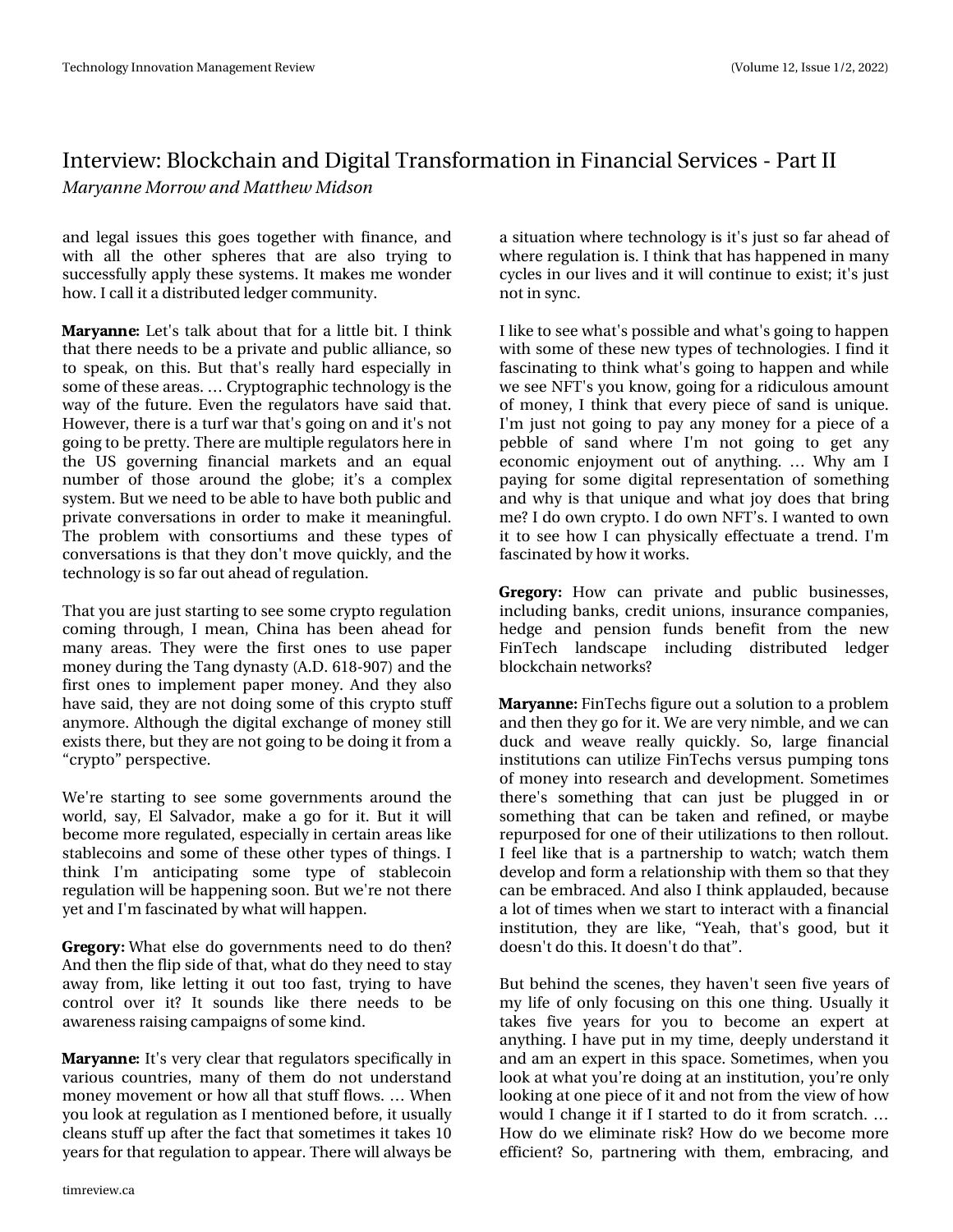### Lawhuylhz = Eor f nf k dlg dag Glj Ivdo Wudgvir up dwtr g I g I Igdg fldo Vhuylf hy O Sduwll Nbszboof Npsspx boe Nbui fx Njetpo

irup Iqj d uhodwrqvkIs z lwk IIqWhfkv LwkIqn Iv uhdool lp sruwdqwl

Lgr qrwehdhyh wkdwfrgvruwlxp vzrun yhu zhoot Wkhuh duh vrph h{fhswlrqvwrwklvwodwhphqwlLwtvuhdool kduqiru dfrgyruwixp wr shudwh hiihfwlyhol ehfdxyh | rx kdyh 43 ruvrp hwp hv 433 gliihuhqwylhz v lq d frqvruwlxp 1Wkh doo kdyh xqltxh qhhgv/ dqg vrp hwip hv wkh| kdyh frp shwqj qhhgv1 Vr/hvshfldool q ilqdqfldop dunhw/L ehdhyh liqWhfkv duh wkh rqhv wkdwzloofrph xszlwk vrph vklqjdqg vkhquroolwrxwdorqjzlvklqvwlwxwlrqv1

L kdyh rqh rwkhu frp p hqwwkdw L kdyh vhhq lq wkh lqgxwu|/zkhuhwkh|kdyhzrunlqjjurxsv1Dqgdnwwwd| wkhuhwrgh wkdwlzrxog yhul pxfk olnh wrsduwfisdwhig dqg Luklqn lwzrxog ehqhilwwkhp wrkdyhdfrpsdq|dnh rxuv sduwflsdwigj zlwk wkhp 1\hw/wkhlujurxs hqwu| wr mlq Iv '93/333/dqg wkdwlv pruh wkdq pdq|shrsohjhw sdlg dv d | hduq vdodu| lq d | lq Whf k / olnho| d woduws 1 Li d frgvruwlxp kdsshqv/wkh|vkrxogehdeohwrzdlyhwkrvh z r uniqj jurxs sduwlflsdwlrq ihhv iru woduwxsv1 Vrp hwlp hv wkh| gr/vrp hwlp hv wkh| grq\*wl

3) 03: Duh | rx idflqj d orwri frp shwwlrq lq z kdw |rx\*uhgrlqjBLvlwdecxhrfhdqzlwkorwrrinssruwxqlwlhv dqg sduwqhuvklsvlqdjoredoGhllhfrv|whpB

#3: #/ / ' Mwwlqj khuh lq Molfrq Ydooh| / Lgrq\*wwklqn wkdwfrpshwwrqlvdedgwklqj1Lwklqnwkdwfrpshwwrq Iv zhofrphg1 L\*p jdph iru Iwi Ehfdxvh Ii zh kdyh pxowlsoh shrsoh lqwkh vsdfh/lwlvjrrg1Lwklqnwkdwlw pdnhvdehwhusurgxfwmawwdnhli|rxorrndwkrzQdsd prghuql}hg with ziqh zrung/doowikh ziqhp dnhuv kdyh frph wrjhwkhu ehfdxvh wkh| duh dedn wr ilqg ehvw sudfwlfhvdqghpsor| prghuql}dwlrqwrlw1L\*pdeljzlqh frochfwrudggwklgnderxwQdsdprghugl}hg1

3) 03: Ehyhudih hfrqrp lhvrivfddh dvzhooB

#3: #//' Lwdoorzvwkhp wrsurgxfhehwwhuzlqhe|doo vfkrrolqj rq hdfk rwkhu1^ Lwkdv fkdqjhg wkh zkroh hfrv whp 1 L wklqn wkdwwkh vdph wklqj kdsshqvzkhq |rx kdyhfrpshwhwrq1Wkhuhlvwrpxfkeoxhrfhdqlq wklv vsdfh1 Lw kdv xqdplwhg srwleidwhw/dqg p| sureohp Iv dozd v krz gr Lsxwjxdugudlov rg shrsoh ehfdxvhwkh| vd|/-rk/zhfrxoggrwklv/qrzzhfrxog grwkdw4Dqg Lvd| edfn/lwgrhvq\*wuhdool pdwhuzkdwwkh yhuwlfdolv>lilwlvgljlw}hg/zhfdqsxwlwwkurxjkrxu  $V$  whp 1

Luwt qrwnaw of wkdwzh fdqpryhwkurxjk rxusodwirup 1 Zh duh r shqiqj wkh dshuwsuh = dq| wkiqj wkdwivgljiwl}hg fdq eh sxwwkurxjk rxuv|whp 1Vr/Lwklqnwkdwwkhuhlv vr pxfk rssruwsqlw) dqg lwlv olplwohw dv wr zkdw sr wleidwhyduh ig worth ir uxylg lwiZhduh zr unigj wr uhilqhrxu wudwhj|1Dvorqjdvlw" gljlwl}hg/wkhqlwfdq frp hwkurxjk rxuvlwhp 1

3')03: Zkdwdgylfh zrxog |rx kdyh iru wkhvh ilgdgfldo vhuylfh frp sdglhv ru rwkhu frp sdglhv wkdw |rx vhuylfh wr khos wkhp ryhufrph vrph ri wkhvh khvlwdwlrqv wkdwzh wdonhg derxwdwwkh ehjlqqlqj/ hlwkhu h{shulp hqwlqj zlwk ru dgrswlqj eorfnfkdlq  $vr$   $\alpha$   $wr$   $qvB$ 

#3:#//'\hdk/vrrqhwklqjlvwkdwli|rxnhhs|rxu khdg lq wkh vdqg/|rxzlooehdglqrvdxuyhu| vrrq1Lww qrwd txhwwrq rili/lwt dtxhwwrq rizkhq1^ Frylg0 4< kdv ehhq d fdwdd wwiru fkdqjh1 Orrn dwzkdwwkh vshqq kdvehhq iurp ilqdqfldolqvww.wtrqv/wkh| duh  $ehf$ rplqi whfkqr $\sigma$ ilfrpsdqlhv1

Ehfdx vh z kdwl v d edgnBD edgn I v vr p hwklgj wkdwkrog v prqh dqg doorzviruprqh pryhphqwlVrphwlphv lwtv d fuhglw frp srqhqw⇒wkh|∙uh grlqj ordqv dqg surylglqj pruwidjhv dqg wklqjv1\hwwkh uhdowklqjlv wkdwwkh | frqwurod vkduhg ohgi hu1

Jrlqj iruzdug/edqnv duh hyroylqj/dqg wkhuh\*v wklv lqf uhgledn vkliwdv w z kdwwkhlu xwldwduldq ydoxh lv1Li  $\lceil rx\rceil$  qrwhpeudfhwhfkqrorj $\lceil x \rceil$  and  $\lceil x \rceil$  and  $\lceil x \rceil$ ylgh1 Orrn dwwkh dprxgwridffrxgww wkdwduh ehlgj rshqhg e | qhz whfk0gulyhq edqnv> wkh kdyh hqrup rxv qxp ehuv ri qhz folhqwl Z khuhdv vrph ri wkh hwdedvkhg Iqwww.whrqv kdyh wdnhq 433 | hduv wr jdughud fhuwdlq qxp ehu ridffrxqw/qhz frpsdqlhv frp hdqg lq ilyh | hdw hfds vhwk hp z lwk wkh qxp ehuri dffrxqwwkdwwkh|\*yhrshqhg1Vr/wkhdeldw|irudqhz sod huw hqwhuilqdqfldop dunhw dqg p dnh vrp herg hwdedvkhg luuhdhydqw wkdwlv kdsshqlqj hyhu viqjoh gd| dag lwlv qrwrqo| lq wkh Vlolfrq Ydoch|1 Wkh whikqrorj | Iv uhdglo| dgdswdeoh dq|zkhuh1Lfdq eh dq|zkhuhlq wkhzruog dqg fuhdwhdqhzzd|rigrlqj exvlqhw/ prylqj ydoxh1 Wkh zd| zh wudqvdfw lv fkdqjlqjdqgshrsohqhhgwrhpeudfhwklvwhfkqrorjl1

3) 03: Lqw wkh odwwriilfldot xhwwr q khuh/lwt der xw ehlgi hawhsuhahxuldo hawhsuhahxuvkls/dgg |rxqj whife have but had but it x phaw ranges unit it x volder x w wkh ghpdqg iru shrsoh zlwk edfnjurxqgv lq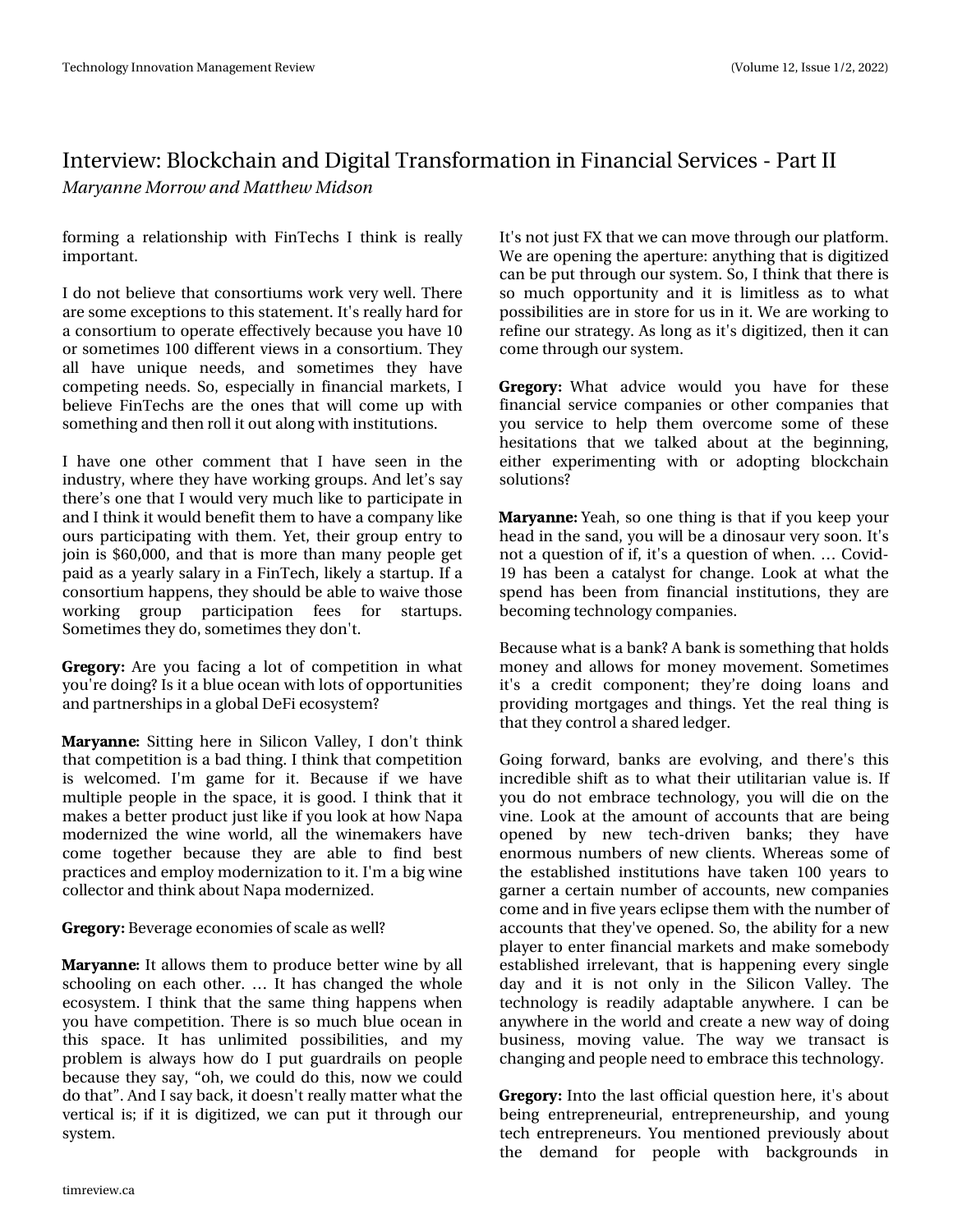#### Lqwhuylhz = Eor f nf kdlq dqg Glj Iwdo Wudqvir up dwlr q lq I lqdqf Ido Vhuylf hv 0 Sduwl L N bszboof N psspx boe N bui f x N jetpo

ful swr judsklf p hwkr gv1 Vr/L z dqwhg wr dovr dvn | r xu dgylfh ir u | r x qj whf k qr or j | hqwuhsuhqhxuv z r unlqj r q lqqr ydwlr q dqg p dqdj hp hqw z kr p lj kw eh wklqnlqj der xwf duhhuv Iq eor f nf kdlq/ GOW GhI I2 I lqWhf k duhd ilhogBZ kdwwkr xj kwv f dq | r x vkduhz lwk wkhp B

 $#3: #//'$  lluw rii/ wdon wr dv p dq| shrsoh dv  $|rx|$ sr wled f dq dqg ir up f r qqhf whr qv1Wkdw\*vp | iluvwwklqj dozd| v> ir up fr qqhf wlr qv/gr q\*w eh vk| der xw lw dqg ohduq wkh qhz whf kqr or j | 1 Hyhu| | r xqj shuvr q vkr xog nqrz krz wr frgh1Lwt ehhq dorqj wlp h vlqfh Lzhqwwr froohjh/exwL\*p frqwwdqwo| wdnlqj fodvvhv dwVwdqirug š uhf hqwo| 5 vhp hvwhuv r q vf dolqj eor f nf kdlq1

Hyhu| erg| vkrxog wklqn derxw furvv0ixqfwlrqdoo| ohduqlqj 1Lw\*vp r uholnhd f odvvlf dohgxf dwlr q wkdwz hxvhg wr wklqn der xwlq froohjh1\rx ohduq d olwooh elwder xw p dq| vxemhf wvdqg | r x wdnh d ghhs glyh lqwr r qh duhd r u p dmu1Hyhu| er g| vkr xog eh dz duh r i vr p h r i wklv qhz whf kqr or j | dqg lwt qr w mxw p hhwssv lq Vlolf r q Ydoch | 1 When x j k wkh sr z hur i ylghr fr qihuhqflqj/|r x fdq ohduq dqg devrue doonlqgv rilqirup dwlrq vr hdvlo| qrz wkdw lwt dop r wwolnh | r x \*uh wkhuh1Vr / wdnh dgydqwdj h dqg dydlo | r xuvhoi r i wkhvh r ssr uwxqlwlhv/ ohduq der xw z kdw lv sr vvleoh dqg z kr nqr z v z kr \*v j r lqj wr f r p h xs z lwk d qhz O| iw/ Xehu/ r u Dlueqe1 Z h duh vr hduo| z lwk wkh glvwulexwhg ohgj huwhf kqr or j | 1Lwlv vr qdvf hqwulj kwqr z 1 Lw•vh{f lwlqj wr z dwf k z kdwghyhor sv1

3' )03: Lkdyh r qh uhp dlqlqj t xhvwlr q f r p lqj edf n wr wkly lghd vr p h shr soh kdyh wkdwwhf kqr or j  $\lfloor$  lv–hyr oylqj dqg L z dv wklqnlqj wr j hwkhu der xwelwv wkdwkdyh ehhq vkduhg lq wklv lqwhuylhz 1\ r x vdlg/ –edqnv duh hyr oylqj dqg wkhq odwhu | r x vdlg wkh whf kqr or j | lv  $-d$ gdswdedn $-4$ Vr / wkh z d| lwuhvr qdwhv z lwk p h lv wkdwwkhuh qhhgv wr eh wkhvh wudloeod}huv z lwk qhz lghdv p dnlqj dgdswdwlr qv dqg lqqr ydwlr qv/ dqg wkhq r wkhuv z kr duh sk| vlf doo| exloglqj dq dss1 Wkhuh•v dq lqkhuhqwlqwhqwlr q/ dqg d sxusr vh wr dss exloglqj 1 Vr / lwt qrw navwnlqg rilq wkh  $e$ lr  $\sigma$  j lf dovhqvh r i wkh hqylur qp hqwsxwllqj suhvvxuh r q shr soh wr lqqrydwhB

 $#3: #/ / '$  Vrp hwlp hv z khq Lor r n dwf uhdwlqi / wkh iluvw wklqj wkdwLgr lv wdnh vr p hwklqj wkdwL\*yh gr qh ehir uh/ wkur z lwr xwwkhuh dqg wkhq uhz r un lwr yhu dqg r yhu dj dlq>| r x kdyh wr wu| dqg | r x kdyh wr sxwlwr q sdshu1 L\*p z r unlqj lq dq duhd z khuh L kdyh idp loldulw/ ulj kwB L\*yh z r unhg lq lqwww.wir qdoilqdqf h ir u d  $\sigma$  qj whp h1L\*p dssollqj wklv whfkqrorj| wr sureohp v wkdwqhhg wr eh

vr oyhg1 Wkdw•v d f ulwlf do f r p sr qhqw1 Exwz h kdyh wr h{ shulp hqwl

Li Lidlodwwklv/ Lz dqwwr idlolq d z d| wkdwlv dq h{ wuhp h z d| ehf dxvh Luhdoo| z hqwdwlw1L kdyh qr ihdu der xw dq| wklqj lqyr oyhg z lwk wklv vwduwxs1L\*p j r lqj diwhu lw z lwk fr xudjh dqg fr qylfwlr q ehfdxvh Lihhowkdw\*v z kdw qhhgv wr kdsshq1 Wkhuh duh vr p dq| shrsoh lq wkh z r uog r i ilqdqf h wkdwkdyh uhdoo| f xvk| mev/dqg wkh| ngrz maw olwoch slhf hv ri wkh lp sdfwriz kdwwkh| gr1 With| \*uh qr wuhdoo| wklqnlqj ir u wkhp vhoyhv dqg vd| lqj / –L\*yh gr qh lwwklv z d| ir up dq| | hduv1 Lv wkhuh d ehwhu z d| B—Lp hdq/ vr p h shr soh vd| olnh/ -Lz lvk wklv dqg L z dqwwkdw—1 L vd| = j dp h r q $\text{\$Qrz$}$  Iv with wlp h wr vr gyh wkhvh wklqj v1Dqg ohw\*v j r diwhu wklv z lwk j xvwr / kdylqj whp hulw) lq r xusxvk ir ulw1 Chw\*v ilqg r xwz kdwqhhgv wr kdsshq dqg z kdwf dq ehgr qh1

3' )03: Lw\*v d sur df wlyh dssur df k udwkhu wkdq mxvw ohwlqj wklqj v kdsshqB

#3: #/ / ' Ldp d sduwlf lsdqwlq wklv dih1 Ldp qr wd vshf wdwr u1Lz dqwwr wu| lwdoo1